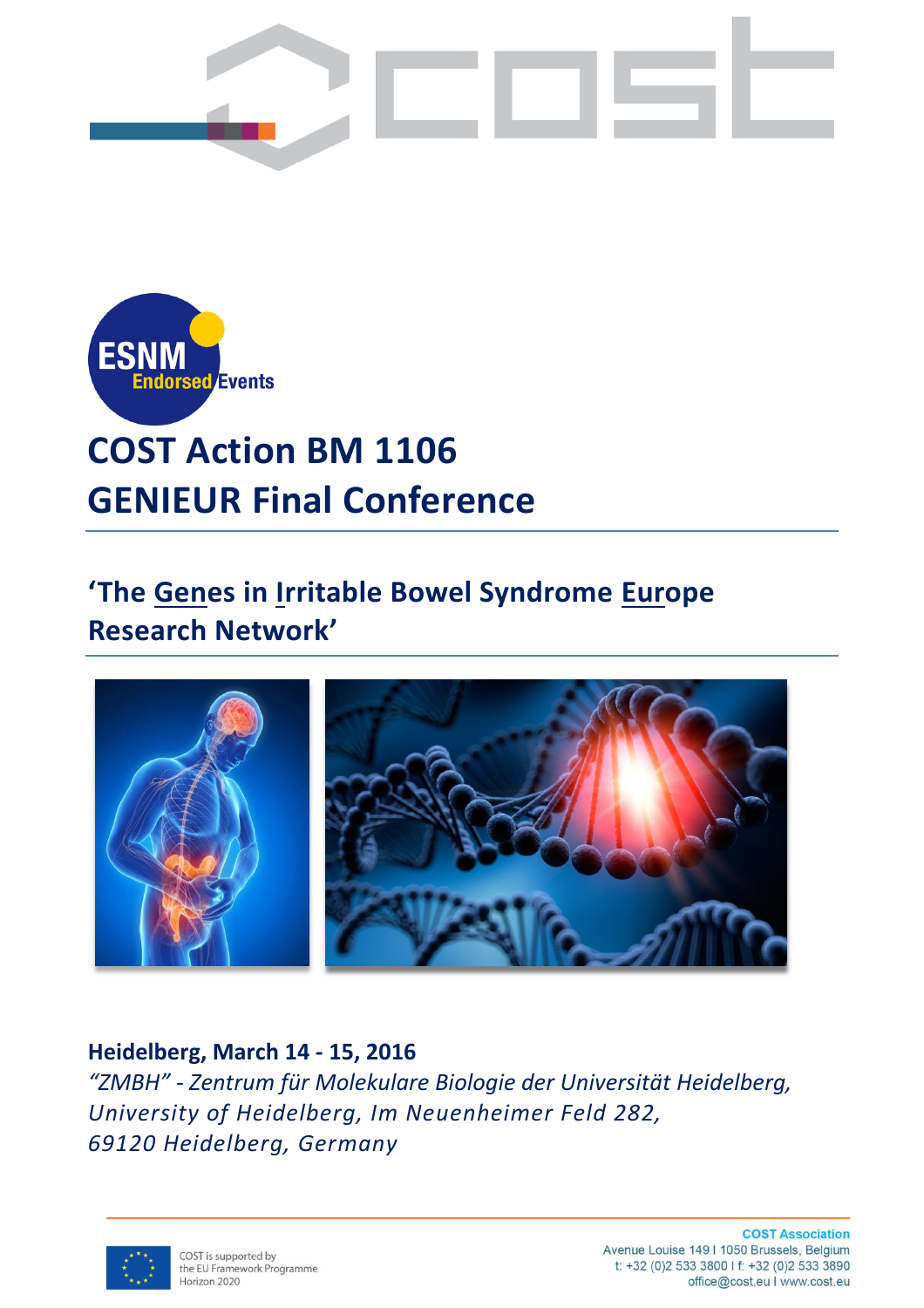



# *COST Action BM1106 GENIEUR*

# *'The Genes in Irritable Bowel Syndrome Europe Research Network'*

| <b>Title of the Meeting</b>       | The GENIEUR Final Conference/                             |  |  |
|-----------------------------------|-----------------------------------------------------------|--|--|
|                                   | <b>Final MC Meeting</b>                                   |  |  |
| Goal(s)                           | Dissemination activities of improved                      |  |  |
|                                   | clinical instruments and standard operation procedures    |  |  |
| Description of the activity and   | Report on their achievements during the course of the     |  |  |
| how it will serve the identified  | Action                                                    |  |  |
| goal(s)                           | Involvement of new colleagues in the field of             |  |  |
|                                   | neurogastroenterology as well as other stakeholders:      |  |  |
|                                   | industry and patient support groups as well as national   |  |  |
|                                   | societies and the general public                          |  |  |
| Identification of the involved    | <b>WGs 1 - 4</b>                                          |  |  |
| <b>WGs</b>                        |                                                           |  |  |
| Contribution of the meeting from  | Coordinators and co-coordinators of the respective        |  |  |
| and to the WGs                    | WGs will report on their achievements during the          |  |  |
|                                   | course of the Action                                      |  |  |
| Information on targeted           | Attracting colleagues and getting them engaged in         |  |  |
| audiences/participants with       | neurogastroenterology, psychiatry, immunology,            |  |  |
| special emphasis on COST Policies | nutrition as well as basic and clinical research; Stir up |  |  |
|                                   | interest in GENIEUR and its achievements                  |  |  |
| Any other relevant information    | www.GENIEUR.eu                                            |  |  |
| (e.g. links to websites, any      |                                                           |  |  |
| particular individual taking the  |                                                           |  |  |
| lead in the activity, invited     |                                                           |  |  |
| speakers, etc)                    |                                                           |  |  |
| Specific outputs and outcomes     | Final report of the Action, final reports from WGs,       |  |  |
|                                   | presentations (selected oral presentations) and posters   |  |  |
|                                   | from STSM grantees                                        |  |  |

Pictures @ front page © FOTOLIA

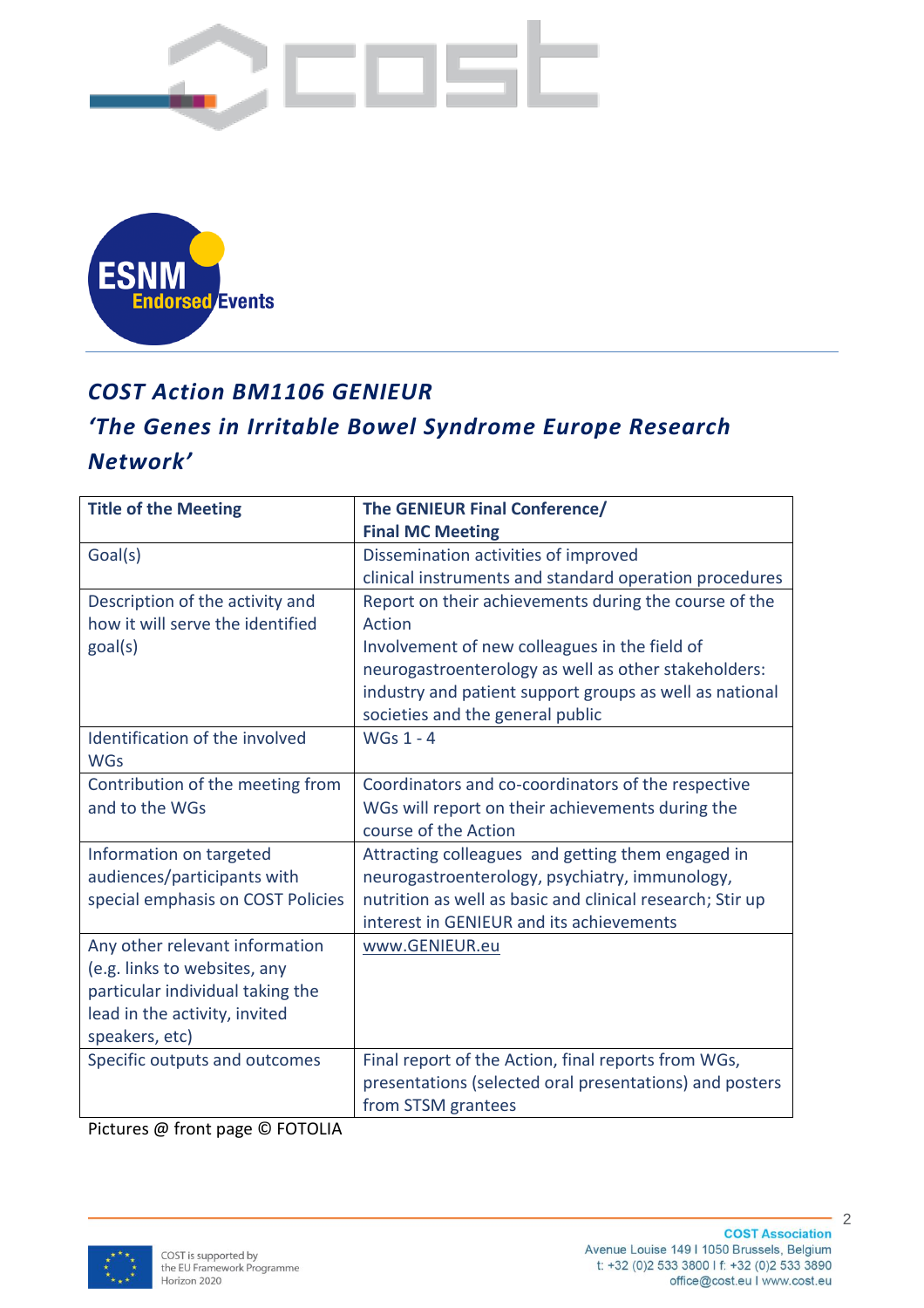

### **Organising Committee**

*Beate Niesler, Heidelberg, Germany Magnus Simrén, Gothenburg, Sweden Guy Boeckxstaens, Leuven, Belgium Lesley Houghton, Manchester, UK Qasim Aziz, London, UK Mirjana Rajilić-Stojanović, Belgrade, Serbia John Penders, Maastricht, Netherlands*

# **The COST Action BM 1106 GENIEUR Final Conference is supported by**













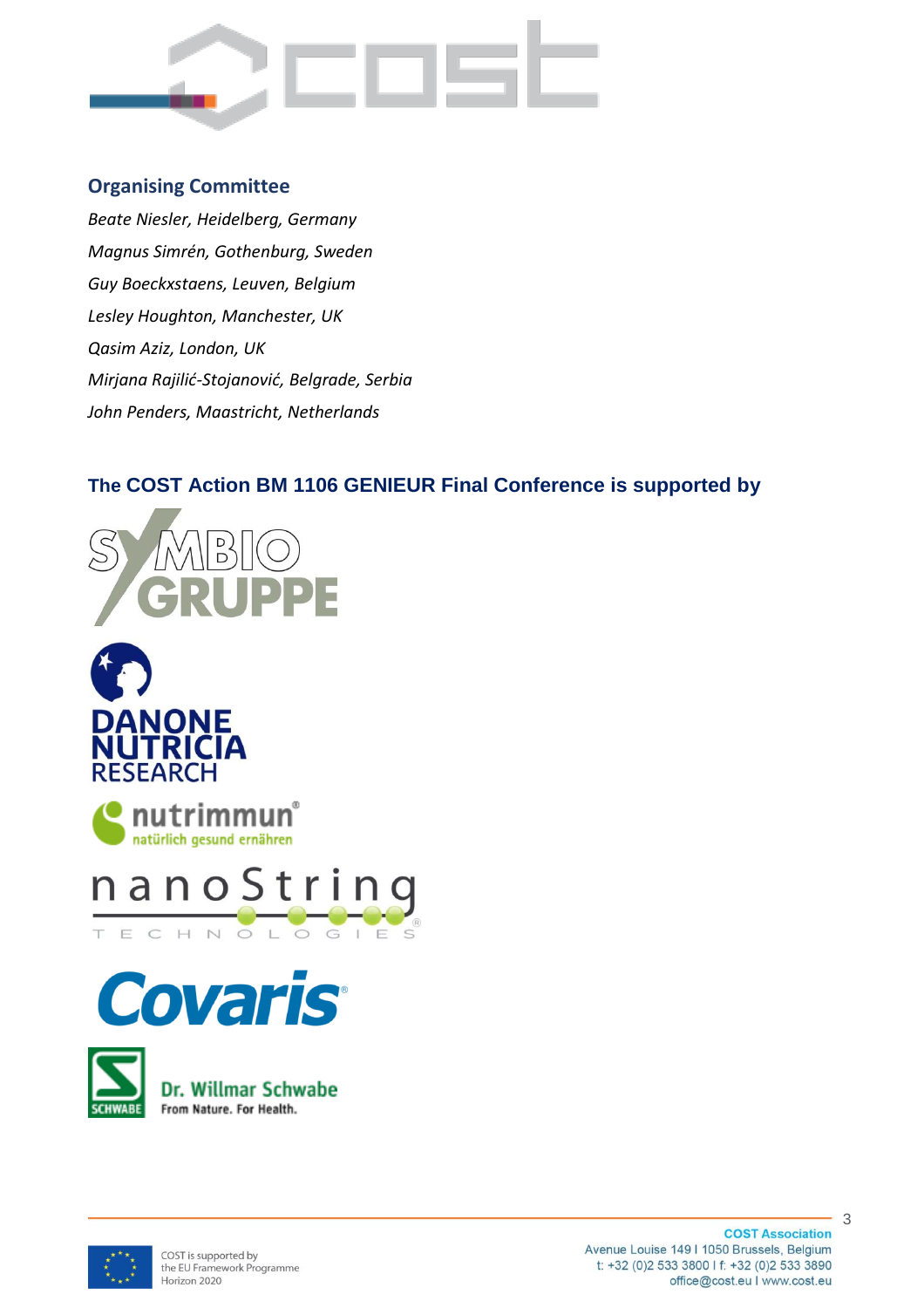

# **Monday, March 14, 2016**

#### **8:00 - 09:30 WG Meetings**

#### *ZMBH, SR 20*

*WGs 1 & 2 'Establishment of gold standard for patient recruitment and characterisation' & 'Definition of quantitative traits as intermediate phenotypes for IBS' Preparation of Position Paper: Status quo Preparation of Final Report Preparation of Brochure and Leaflet Possible Funding options: Grant calls: HORIZON2020 and other open(ed?) calls Any other business*

#### *Institute of Human Genetics, INF 366, 4th Floor, Conference Room 417*

#### *WG3 'Genetic studies in IBS'*

*Preparation of Final Report Preparation of Brochure and Leaflet Possible Funding options: Grant calls: HORIZON2020 and other open(ed?) calls Any other business*

#### *ZMBH, SR 20A*

*WG4 'Microbiota studies in IBS' Pilot study – how far have we come? Dietary questionnaire Preparation of Final Report Preparation of Brochure and Leaflet Possible Funding options: Grant calls: HORIZON2020 and other open(ed?) calls Any other business*

**09:30** Coffee Break & Poster Session

## **Morning Session** *ZMBH, Room 001*

**10:00** Welcome Address

#### **10:15-12:30 Genetics &Epigenetics in IBS**

**Chairs:** *Beate Niesler, Magnus Simrén*

- **10:15** Candidate gene approaches *versus* genome wide analysis achievements from GENIEUR members (*Beate Niesler, Heidelberg, Germany*)
- **11:00** Epigenetics achievements from GENIEUR members (*Javier Santos, Barcelona, Spain*)

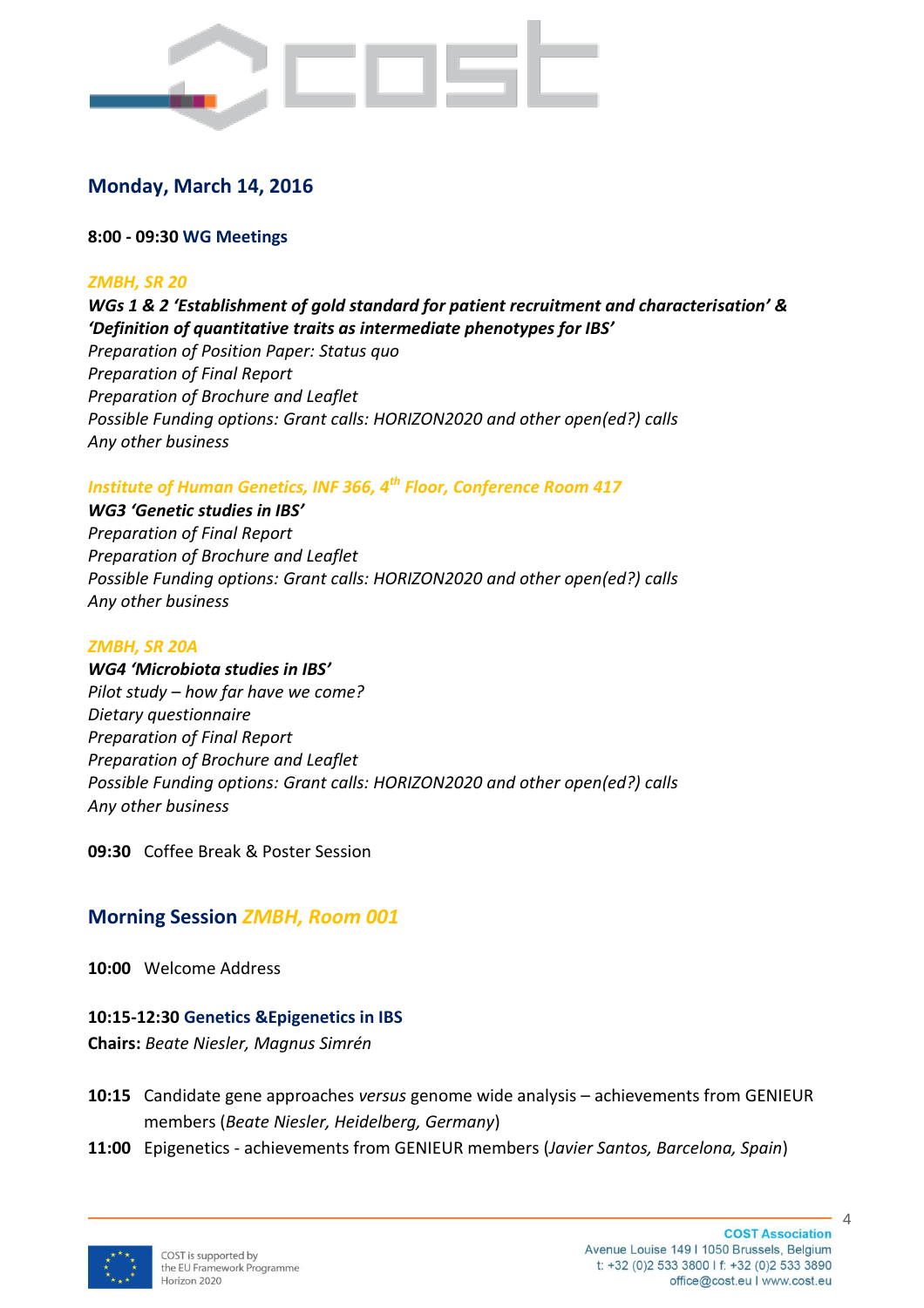

- **11:45** Genetic and pharmacological imaging in Functional GI Disorders and correlation to functional traits *(Lukas van Oudenhove, Leuven, Belgium*)
- **12:30** Lunch Break

### **Afternoon Session** *ZMBH, Room 001*

#### **13:30-15:00 Microbiota in IBS**

**Chairs:** *Mirjana Rajilić-Stojanović, John Penders*

- **13:30** Microbiota studies in IBS (*Jonna Jalanka, Helsinki, Finland*)
- **14:15**. Influence of Gut Microbiota on the Brain Relevance for IBS? (*Emeran Mayer, Los Angeles, USA)*
- **15:00** Coffee Break & Poster session

**16:30 18:30 Oral presentations of submitted abstracts** (10 min. + 5 min. discussion) **Chairs:** *Lukas van Oudenhove, Jonna Jalanka*

- **16:30** Is vegetarianism a protective factor for irritable bowel syndrome? A case-control study *(Vasile Drug, Iasi, Romania)*
- **16:45** Gut Microbiota alterations in Major Depression: Impact on Behaviour and Neurobiology *(Gerard Clarke, Cork, Ireland)*
- **17:00** Gut-brain axis in antibiotic-induced gut dysbiosis: focus on metabolites and neuropeptide Y *(Peter Holzer, Graz, Austria)*
- **17:15** Differential expression of miRNAs in the jejunal mucosa of IBS-D is involved in intestinal epithelial barrier dysfunction through modulation of specific tight junction proteins *(Cristina Martínez, Heidelberg, Germany)*
- **17:30** Mixture-model based subgrouping of patients with IBS *(Annikka Polster, Gothenburg, Sweden)*
- **17:45** Decreased proinflammatory profile and increased corticotropin-releasing factor in mucosal eosinophils in association with clinical manifestations diarrhea-prone irritable bowel syndrome *(Eloísa Salvo-Romero, Barcelona, Spain)*
- **18:00** Impaired miRNA regulation as molecular cause of altered 5-HT4 receptor signalling in irritable bowel syndrome *(Stefanie Schmitteckert, Heidelberg, Germany)*
- **18:15** A randomised, phase I, double-blind, crossover study on pharmacokinetics of peppermint oil capsules in healthy volunteers: enteric-coating versus colon-targeted-delivery *(Zsa Zsa Weerts, Maastricht, Netherlands)*

**20:00** Dinner and Get Together at the *Kulturbrauerei Heidelberg*

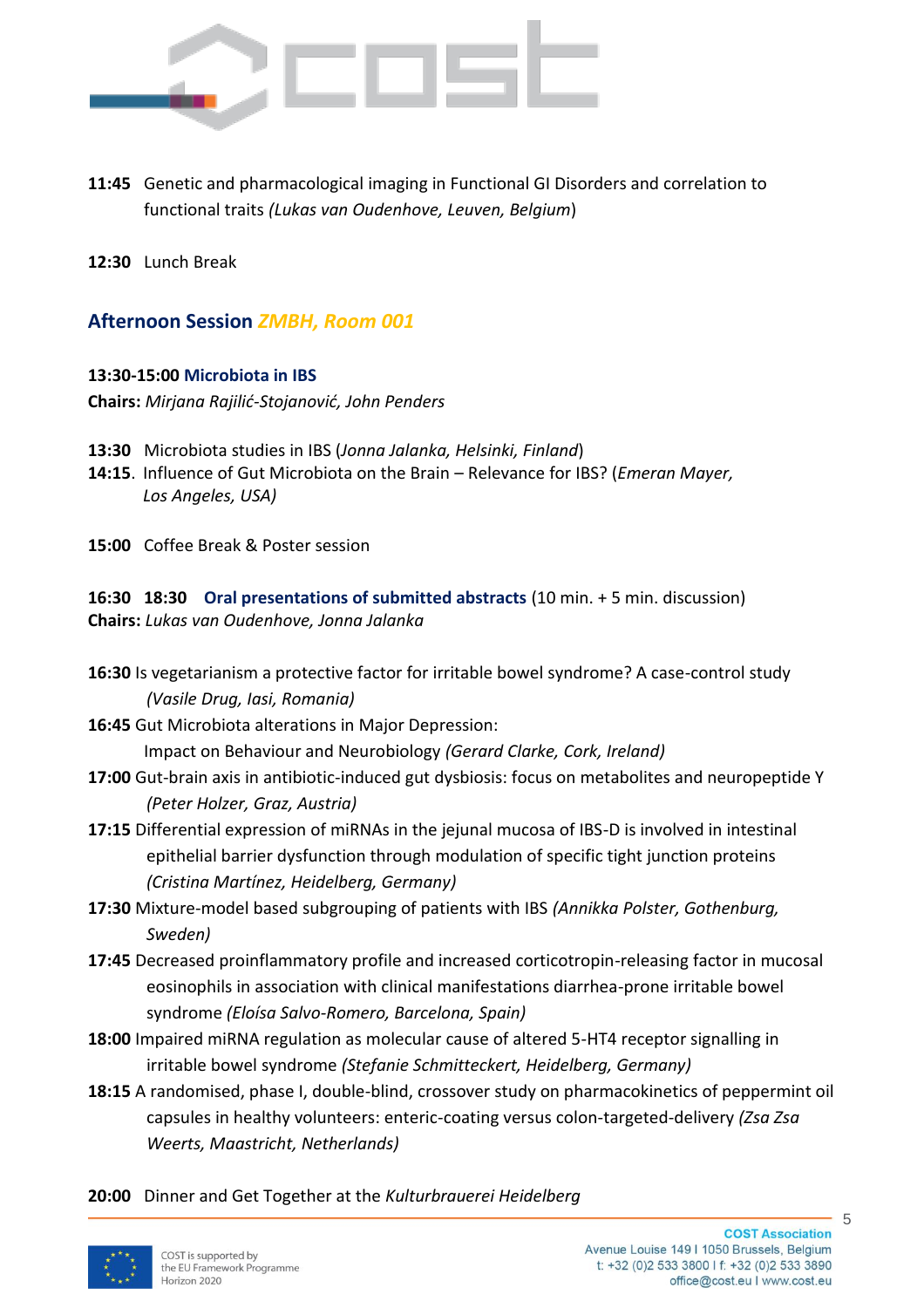

# **Tuesday, March 15, 2016**

#### **8:30 - 09:30 WG Meetings**

#### *ZMBH, SR 20*

*WGs 1 & 2 'Establishment of gold standard for patient recruitment and characterisation' & 'Definition of quantitative traits as intermediate phenotypes for IBS' Preparation of Position Paper: Status quo Preparation of Final Report Preparation of Brochure and Leaflet Possible Funding options: Grant calls: HORIZON2020 and other open(ed?) calls Any other business*

#### *Institute of Human Genetics, INF 366, 4th Floor, Conference Room 417*

*WG3 'Genetic studies in IBS' Preparation of Final Report Preparation of Brochure and Leaflet Possible Funding options: Grant calls: HORIZON2020 and other open(ed?) calls Any other business*

#### *ZMBH, SR 20A*

*WG4 'Microbiota studies in IBS' Pilot study – how far have we come? Dietary questionnaire Preparation of Final Report Preparation of Brochure and Leaflet Possible Funding options: Grant calls: HORIZON2020 and other open(ed?) calls Any other business*

**09:30** Coffee Break & Poster Session

# **Morning Session** *ZMBH, Room 001*

### **10:00-11:30 Phenotyping of patients**

**Chairs:** *Guy Boeckxstaens, Qasim Aziz*

- **10:00** Symptom-based criteria to phenotype IBS patients: pros and cons (*Fermín Mearin, Barcelona, Spain*)
- **10:45** Biomarkers and function testing in IBS: added value for phenotyping?" (*Magnus Simrén, Gothenburg, Sweden*)

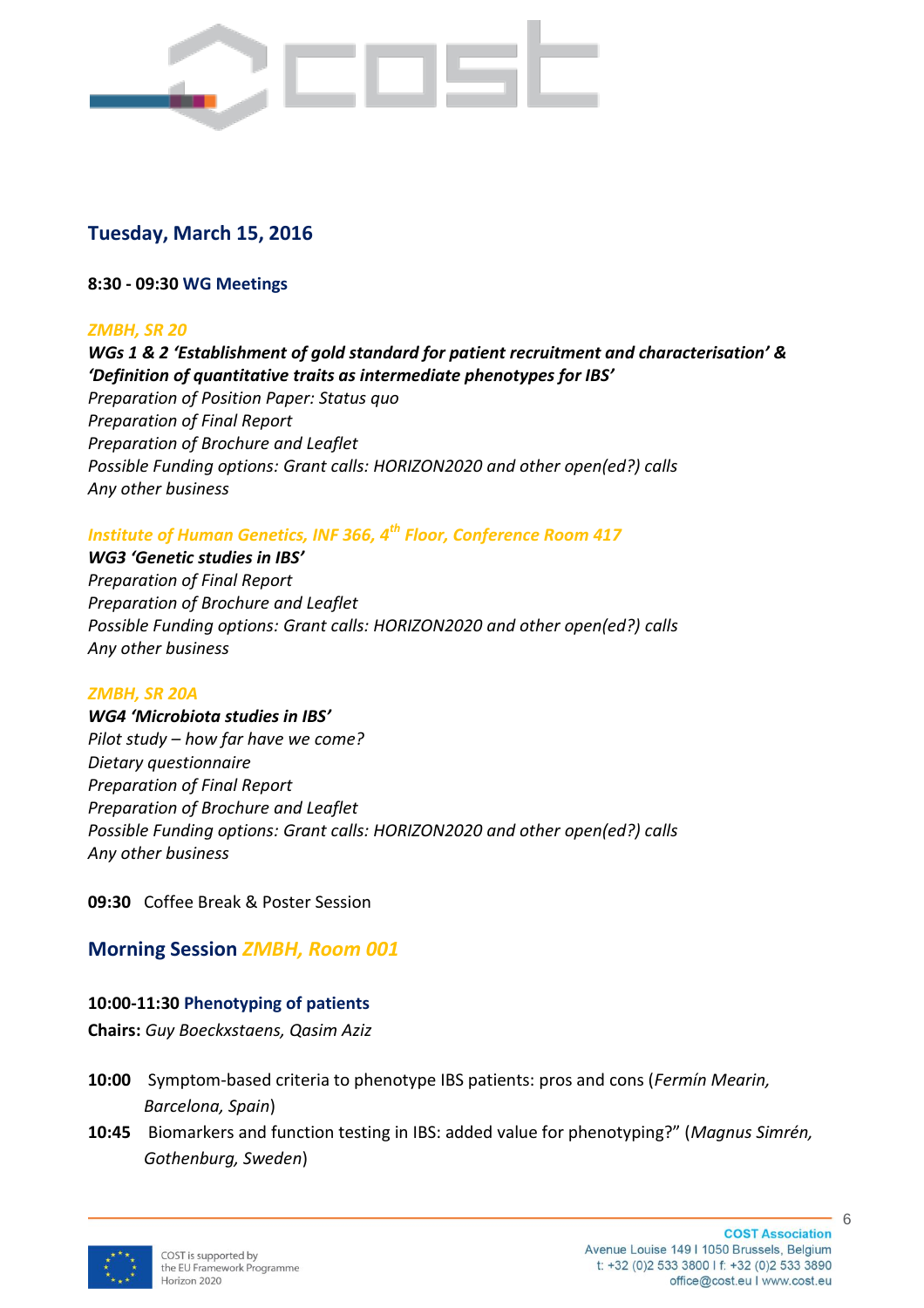

#### **Achievements of the COST Action BM1106 GENIEUR**

**Chairs:** *Beate Niesler, Magnus Simrén*

#### **11:30 - 12:30 Collaborations and initiatives born during the** *COST Action BM1106 GENIEUR*

- **11:30** Collaborations within the GENIEUR network: personal experience *(Lukas van Oudenhove, Leuven, Belgium*)
- **11:45** Bendy joints and functional gut disorders: the EU collaborative network *(Qasim Aziz, London, UK)*
- **12:00** Collaborations on Microbiome in IBS within the GENIEUR network *(John Penders, Maastricht, Netherlands)*
- **12:15 The UEG LINK Award: H**armonisation and impl**E**mentation of minima**L** requirement Protocols for phenotype-genotype characterisations to facilitate pan-**EU** collaborations in **IBS: HELP EU in IBS** *(Daisy Jonkers, Maastricht, Netherlands)*
- **12:30** Lunch Break

### **Afternoon Session** *ZMBH, Room 001*

### **13:30-14:15 Short Term Scientific Missions (STSMs) during the** *COST Action BM1106 GENIEUR* **Chairs:** *Qasim Aziz, Daisy Jonkers*

- **13:30** Associations of polymorphisms of the serotonin type 3 receptor *HTR3* genes and SERT gene *SLC6A4* with gastrointestinal symptoms, anxiety and depression in IBS – lessons learned regarding genetic association studies *(Sabrina Berens, Heidelberg, Germany); STSM Heidelberg - Leuven*
- **13:45** COST Action GENIEUR: Stimulating Research and Networking (*Daniel Pohl, Zürich, Switzerland) STSMs Zürich - London/ Zürich - Gothenburg/ Zürich - Leuven*
- **14:00** From brain imaging to connective tissue: experiences from the STSM exchange (*Daniel Keszthelyi, Maastricht, Netherlands) STSM Maastricht – London*

**14:15** Concluding remarks

### **For COST Action BM1106 GENIEUR Management Committee Members**

**14:30** Management Committee Meeting *ZMBH, Room 001*

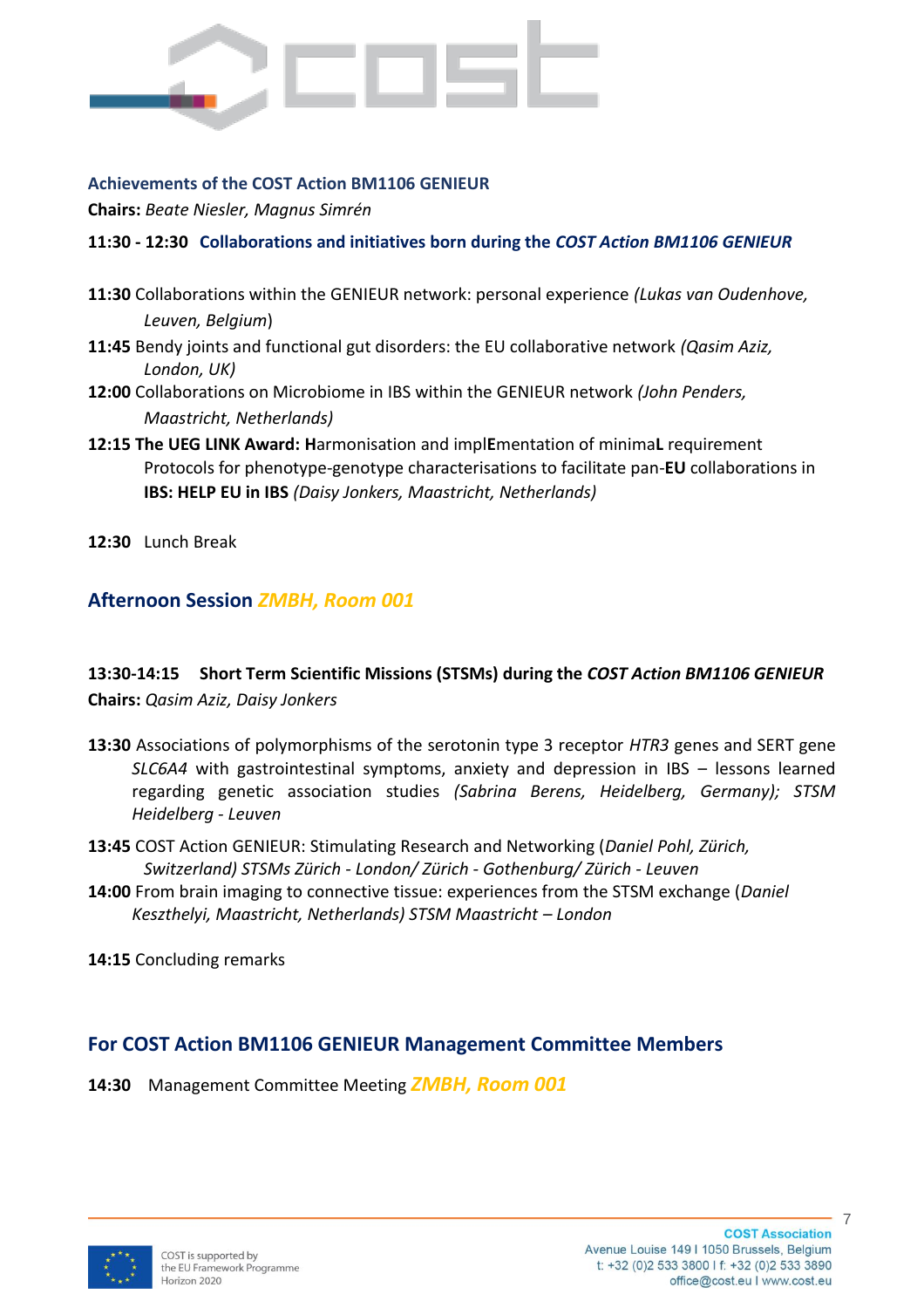

# **HOW TO GET TO THE MEETING VENUE**

# *"ZMBH" - Zentrum für Molekulare Biologie der Universität Heidelberg, Im Neuenheimer Feld 282, D-69120 Heidelberg, Germany*

#### **FROM THE AIRPORT**

The nearest airport to Heidelberg is the one in Frankfurt/Main (FRAPORT). You will need roughly 40 – 45 minutes by train to get to the Heidelberg Main Station. It might take longer when you're travelling by car due to frequent road constructions and very heavy traffic.

#### **BY RAILWAY**

You can view the German railway schedules or book train tickets online (e.g. from Frankfurt/Main to Heidelberg) through the "Deutsche Bahn AG" (only in German!) at **[www.bahn.de](file:///D:/Office%20Beate/GENIEUR/Meeting%20Final%20Heidelberg%202016/www.bahn.de)**.

## **BY PUBLIC TRANSPORTATION, STARTING AT THE HEIDELBERG MAIN STATION (HAUPTBAHNHOF)**

A website with all the necessary time schedules and information is available (only in German!) at **[www.vrn.de.](file:///D:/Office%20Beate/GENIEUR/Meeting%20Final%20Heidelberg%202016/www.vrn.de)** Directions in English will follow below:

#### **CHOOSE ONE OF THE FOLLOWING OPTIONS**

- Take tram No. 21 or 24 and get off at "*Jahnstrasse*"

*OR*

Take bus line No. 32 and get off at the stop called "Chirurgische Klinik" right in front of the German Cancer Research Center (DKFZ)

#### *OR*

- Take bus line No. 31 and get off at the stop called "*Bunsengymnasium*"

#### *THEN:*

- Walk towards the "*Neuenheimer Feld*" (pdf with a map of the Neuenheimer Feld). The ZMBH is located right behind the DKFZ.

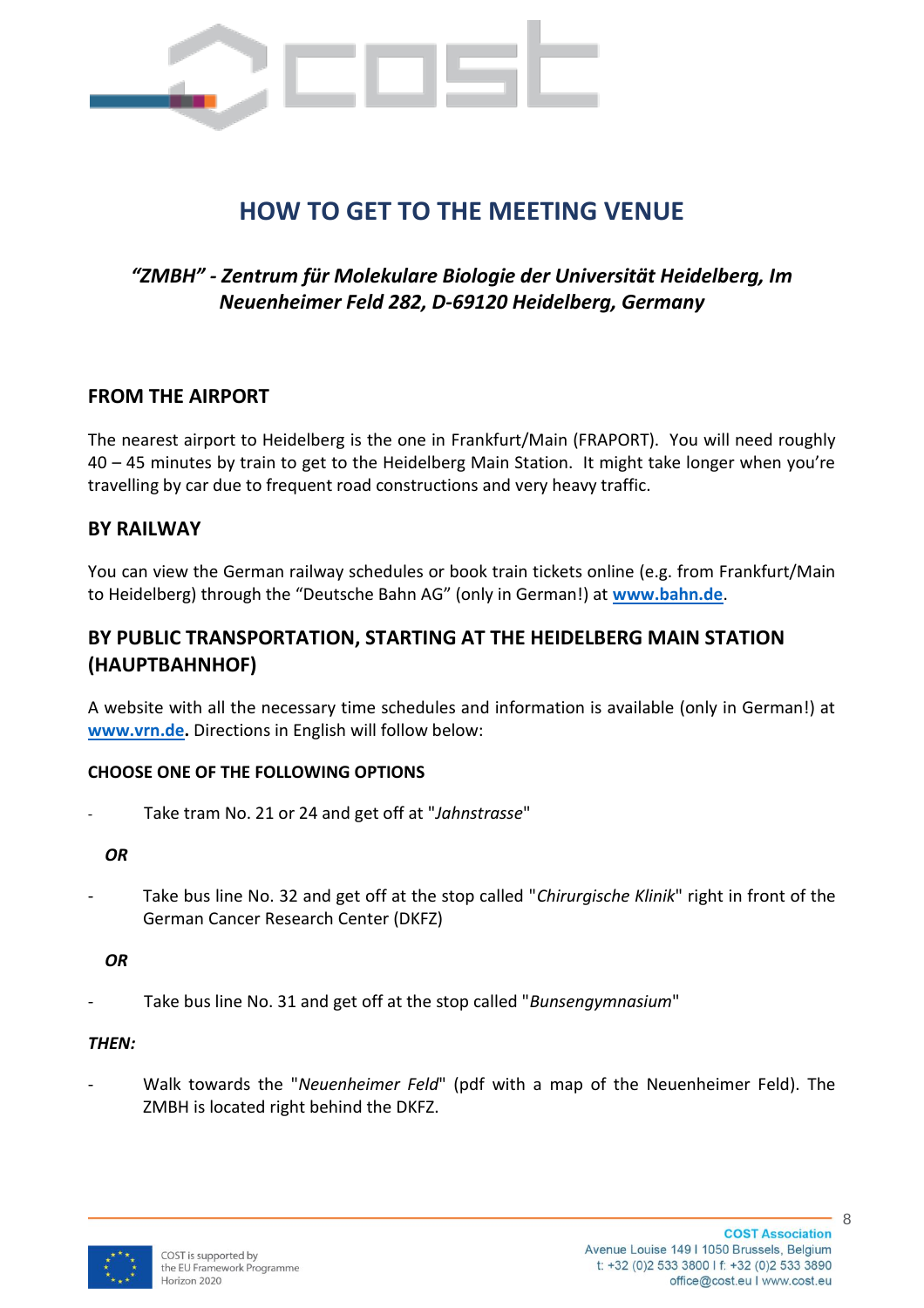

# **Map of the Campus "Im Neuenheimer Feld" and the ZMBH – INF 282**